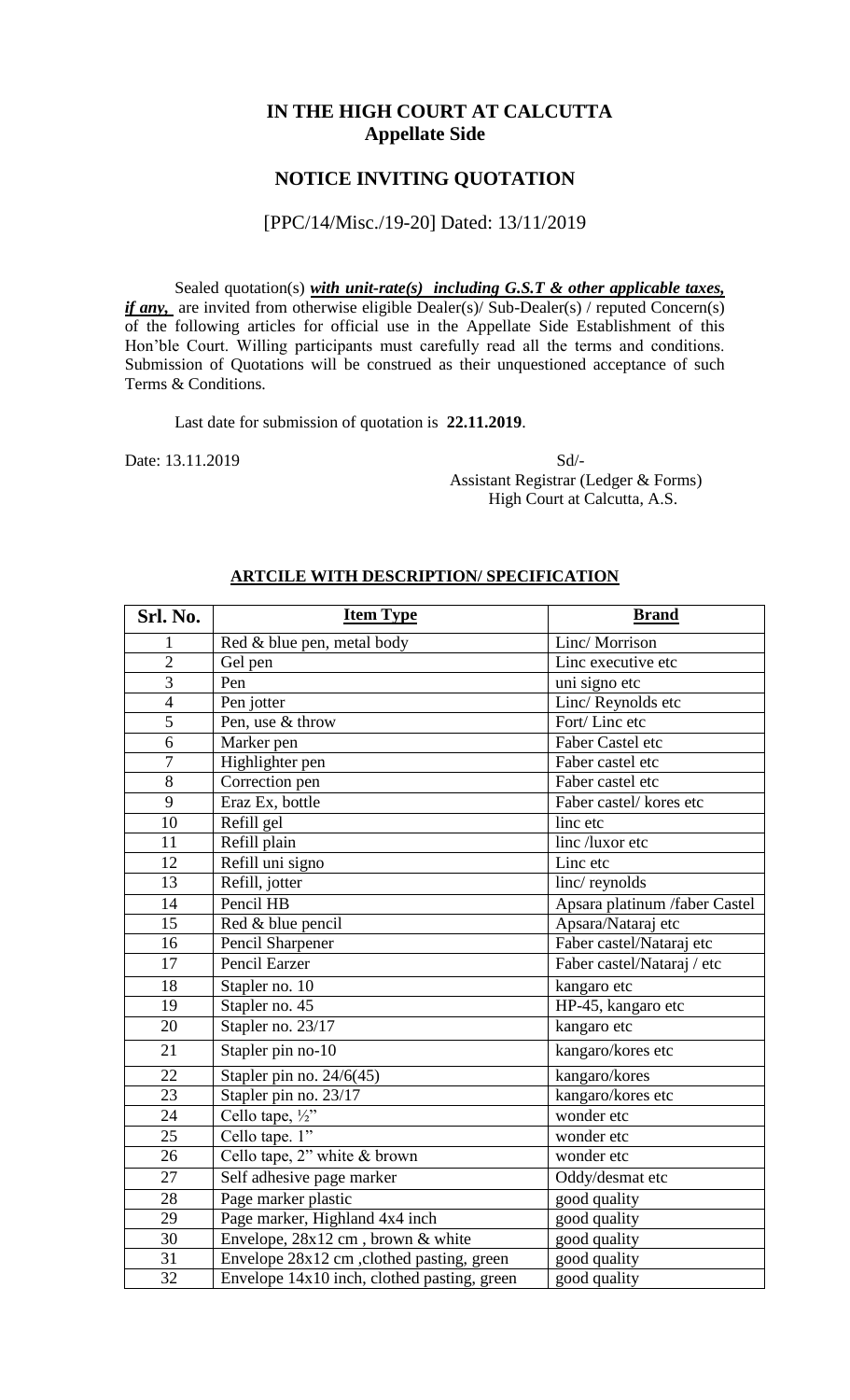| 33 | Envelope 16x12 inch, clothed pasting, green | good quality               |  |
|----|---------------------------------------------|----------------------------|--|
| 34 | Eagle, etc<br>Short hand note book, 200 pgs |                            |  |
| 35 | Duplicate book, 1/8 size                    | shila etc                  |  |
| 36 | Awl (Phor), wooden handle                   | good quality               |  |
| 37 | Binder clip, 19 mmm                         |                            |  |
| 38 | Binder clip, 32 mm                          |                            |  |
| 39 | Binder clip, 41 mm                          |                            |  |
| 40 | Binder clip, 51 mm                          |                            |  |
| 41 | Box file                                    |                            |  |
| 42 | Calculator, CT-555                          | Orpat etc                  |  |
| 43 | CD-R with plastic box                       | Moserbeer/HP / Sony etc    |  |
| 44 | CD-RW with plastic box                      | Moserbeer/HP / Sony etc    |  |
| 45 | Cotton tag, 50 pcs bundle                   | good quality               |  |
| 46 | Computer cover, Full set                    | good quality               |  |
| 47 | DVD-R with box                              | Moserbeer/HP/Sony etc      |  |
| 48 | Desk memo stand                             |                            |  |
| 49 | Fax roll                                    | Prima/Kores etc            |  |
| 50 | Gems clip, metal                            | Bell/zorex etc             |  |
| 51 | Gems clip plastic                           | Bell/Zorex etc             |  |
| 52 | Gum tube, 20 ml                             | Fevigum etc                |  |
| 53 | Clear glue stick                            | Kores/Fevistick etc        |  |
| 54 | Gum 5 lit jar                               | Synthetic Europa etc       |  |
| 55 | Knife                                       | Kangaro / Glaer etc        |  |
| 56 | Pollution musk                              | good quality               |  |
| 57 | Hand gloves                                 | good quality               |  |
| 58 | Magnetic pin                                | Bell/king etc              |  |
| 59 | Magnetic pin cushion                        | Good quality               |  |
| 60 | Paper weight, glass                         | made good quality          |  |
| 61 | Pen stand with date                         | good quality               |  |
| 62 | Pen stand round                             | good quality               |  |
| 63 | Pen & Pencil trav                           | $\overline{G}$ ood quality |  |
| 64 | Punching machine single, FP-20              | kangaro/etc                |  |
| 65 | Punching machine double, DP-52              | kangaro etc                |  |
| 66 | Ribbon, LQDSI                               |                            |  |
| 67 | Stamp pad, 110x69 mm                        | Faber castel etc           |  |
| 68 | Ink for stamp pad, 60 ml                    | Faber castel               |  |
| 69 | Scissors                                    | Kangaro/ Glaer etc         |  |
| 70 | Scale plastic, 12"                          | Nataraj/Faber castel etc   |  |
| 71 | Scale plastic, 6"                           | Nataraj/Faber Castel etc   |  |
| 72 | Scale metal, 12"                            |                            |  |
| 73 | Water pad                                   |                            |  |
| 74 | Table top paper tray, FS size               | Taj etc                    |  |
| 75 | Writing pad, 50 pages                       |                            |  |
| 76 | Writing pad, 100 pages                      |                            |  |

**N:B**: **Quotations will be opened on 25.11.2019 at 12.00 Noon and the participants are requested to be present at the mentioned time AND if anyone remin absent at the time of opening quotations and his quotation is accepted, he will be bound to supply the artilces at the quoted rates.**

# **TERMS & CONDITIONS**

## **SUPPLY**

Supply should be made within 3 (three working days from the date of receipt of work order.